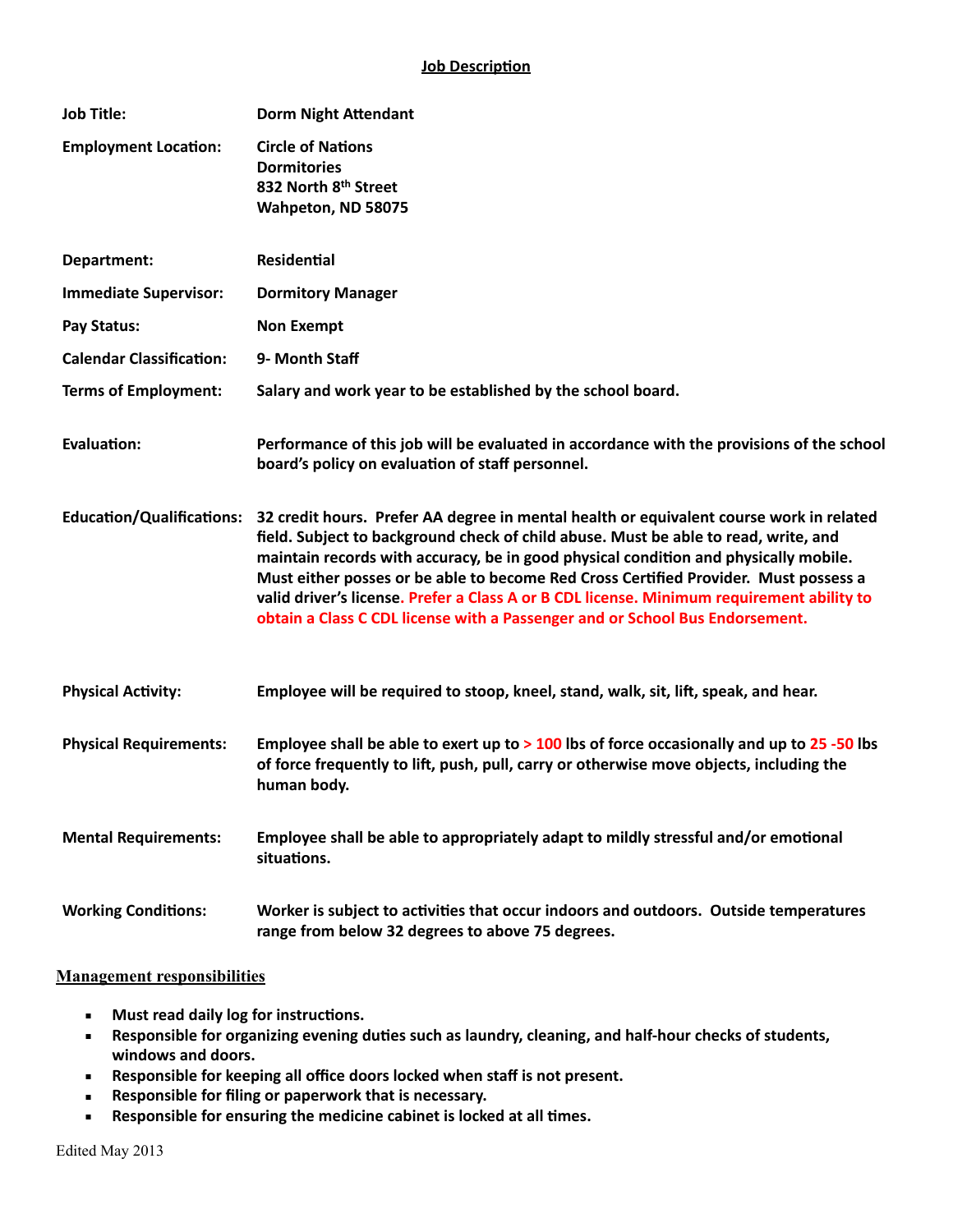- **Responsible for daily attendance forms.**
- **Example 18 In Septems 10 and Telephone Called for students are allowed after 9:00 PM (unless it is an** emergency).
- **Must demonstrate professional confidentiality which we guarantee in parental rights.**
- Any other duties as assigned by the dorm manager/residential director

**Teamwork and Collaboration** 

- Consult with dorm manager prior to a child referral to professional counseling staff.
- Report symptoms of illness, injury, physical abuse, chemical abuse and other health and safety issues to dorm manager and nurse. Knowledgeable of first aid procedures. Consult with dorm manager prior to a referral to chemical dependency counselor. Follow mandated reporter procedure for suspected child abuse or neglect.

## **Communication and Documentation**

- **EXECTE:** Responsible for documenting in the dormitory logs and all half-hour bed checks.
- **EXECTED Responsible for documenting in the dormitory log all ongoing activity that takes place; i.e. telephone calls,** persons entering the dorms, student check out times, student return times, students entering the dorms, and students wandering the halls.
- **EXECTED Responsible for documenting any and all medications given to the students. Sign name in the MAR book** when giving students medications.

## **Training and Professional Growth**

- **■** Must be able to obtain the appropriate certification, licensing requirements or training in the following **areas**
- **EXECT:** Crisis Prevention Intervention (CPI)
- **Cardiopulmonary resuscita,on (CPR)**
- **EXECUTE:** Automated external defibrillator (AED)
- **Eirst Aid**
- **E** Medication Administration
- **E** Suicide Prevention
- **EXECUTE:** Child Abuse and Mandated Reporting requirements and procedures
- **EXECONFEDERATE:** Confidentiality requirements and laws
- **EXECUTE:** Family Education Rights and Privacy Act (FERPA)
- **EXECUTE: Suicide Prevention**
- **EXECUTE:** Student Rights
- **EXECUTE:** Student Check out Policy
- **EXECONTRIMIXY OF Operations Plan (COOP) Plan**
- **Example 3 Blood Borne Pathogens**
- **Emergency Response Plan (ERP)**
- **Example 1 Fire Safety and Fire Drills**
- **Serve Safe**
- **EXECT:** Must possess a valid driver's license in performance of residential duties.

## **Supervision/Safety/Student Management**

- **EXEL BE SHOOF THE SHOOF THE SHOOF THE SHOOF THE SHOOF THE SHOOF THE SHOOF THE SHOOF THE SHOOF THE SHOOF THEORY OF THE SHOOF THEORY OF THE SHOOF THEORY OF THE SHOOF THEORY THEORY THEORY OF THEORY THEORY OF THEORY OF THEORY**
- **EXECT:** For emergencies, i.e. AWOL's, fire, huffing, and assaults, call CPO's and dorm manager/residential director.
- **EXECT:** In case of fire must follow "fire escape plan" in Emergency Response Plan Binder.
- Reinforce rules, routines, and expectations for structured group living.
- Provide a safe, secure, clean and organized home living environment.
- **EXEL Perform housekeeping, laundry, and related environmental health duties.**
- **EXECUTE:** Must demonstrate a professional relationship with the students.